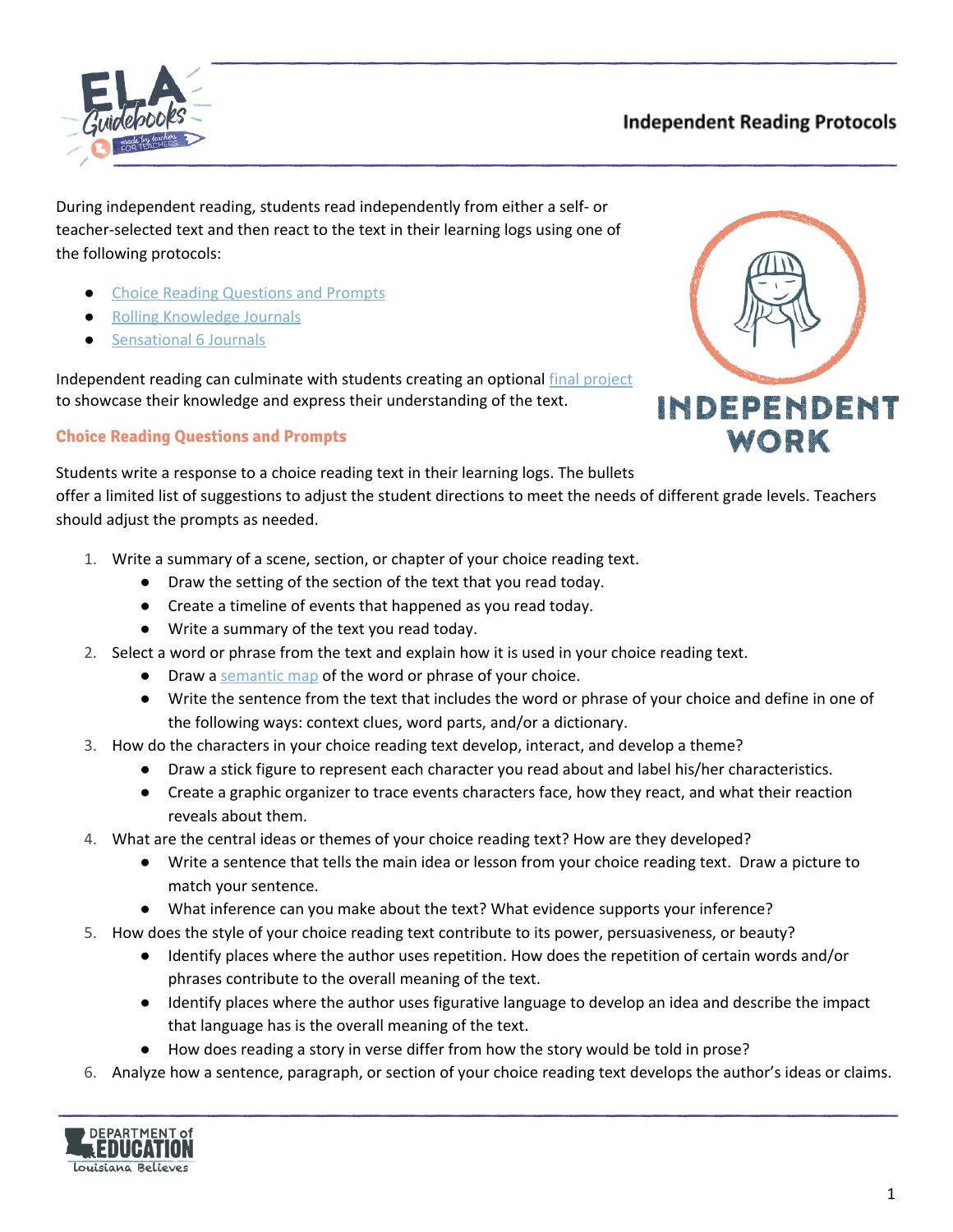



- Write 2-3 key details from the text that support the author's message.
- Explain how the illustrations or images in a text contribute to the meaning of the text.
- 7. Evaluate the effectiveness of the structure the author uses in your choice reading text.
	- Identify the structure of your choice reading text and explain how that structure contributes to the meaning of the story.
	- What text features did you encounter that helped you understand what you read today.
- 8. How does the author use rhetoric to advance the point of view or purpose?
	- Create a graphic organizer to identify the types of rhetorical appeals the author uses and evidence of each.
- 9. Compare your choice reading text with other texts with similar themes, purposes, and/or rhetorical features.
	- Compare what you read today to a story that you have read before that has a similar theme.
- 10. Analyze how your choice reading text draws on and transforms source materials.
	- Compare and contrast the story you read to the story that it is based on.

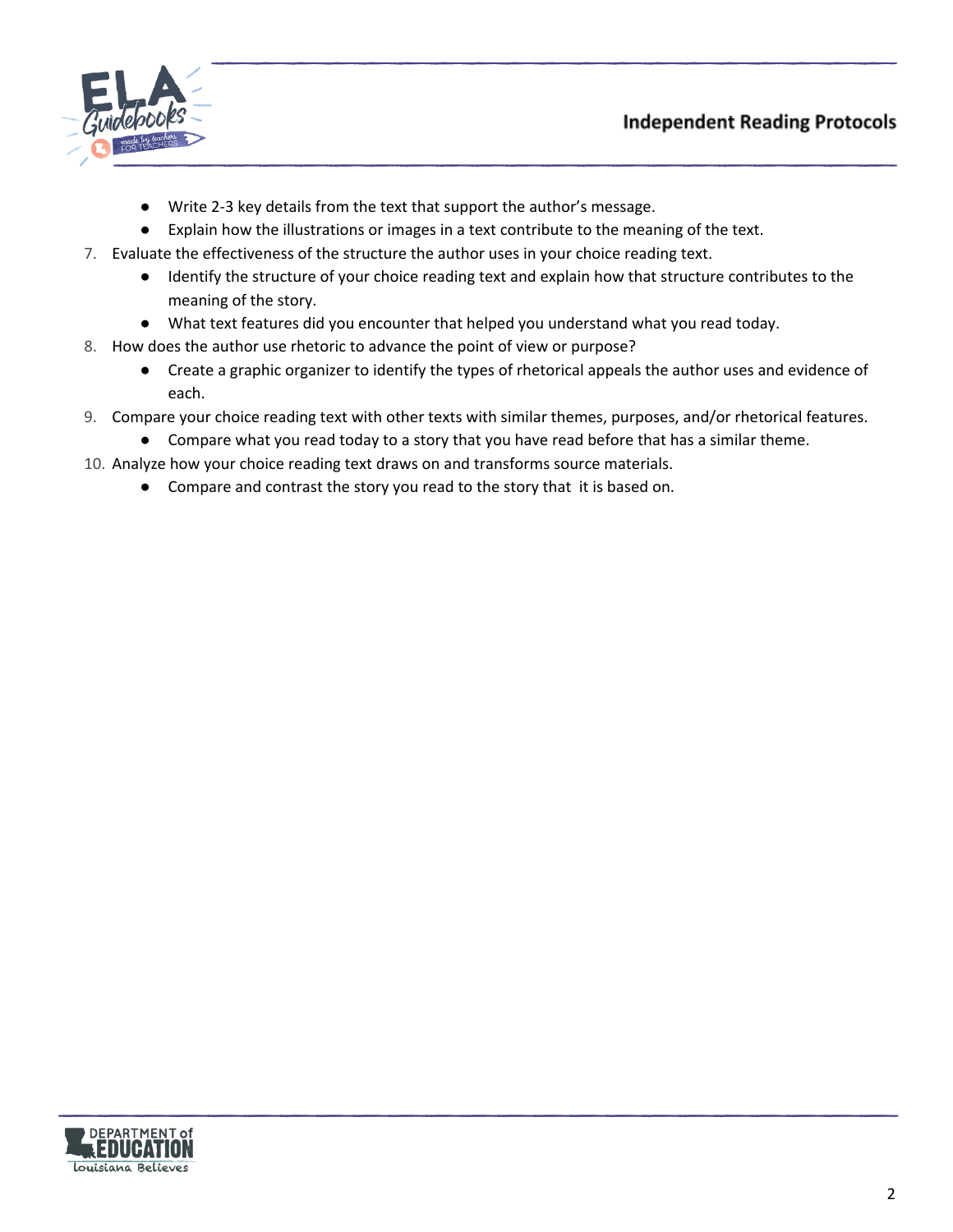

## **Rolling Knowledge Journals**

Complete the rolling knowledge journal after reading and annotating each text after each independent choice reading activity. The rolling knowledge journal is a place for you to collect new learning about the knowledge topic and capture connections that add to your existing knowledge on the topic.

- 1. Read and annotate<sup>1</sup> the text, and then answer the following questions in the correct columns:
	- What new knowledge did I collect about the topic while reading this text?
	- How did this text add to knowledge I already had about this topic?

### **Rolling Knowledge Journal Template**

### Topics/Themes: \_\_\_\_\_\_\_\_\_\_\_\_\_\_\_\_\_\_\_\_\_\_\_\_\_\_\_\_\_\_\_\_\_\_\_\_\_\_\_\_\_\_\_\_\_\_\_\_\_\_\_\_\_\_\_\_\_\_\_\_\_\_\_\_\_\_\_\_\_\_\_\_\_\_\_\_\_\_\_\_\_\_\_\_\_

|                 | <b>New Learning</b>                                                          | <b>Adds to Learning</b>                                               |
|-----------------|------------------------------------------------------------------------------|-----------------------------------------------------------------------|
|                 | What new knowledge did I collect about the topic<br>while reading this text? | How did this text add to knowledge I already had<br>about this topic? |
| Day 1<br>page#s |                                                                              |                                                                       |
| Day 2<br>page#s |                                                                              |                                                                       |
| Day 3<br>page#s |                                                                              |                                                                       |

 $1$  Teachers should determine a method of annotation that is appropriate for their students.

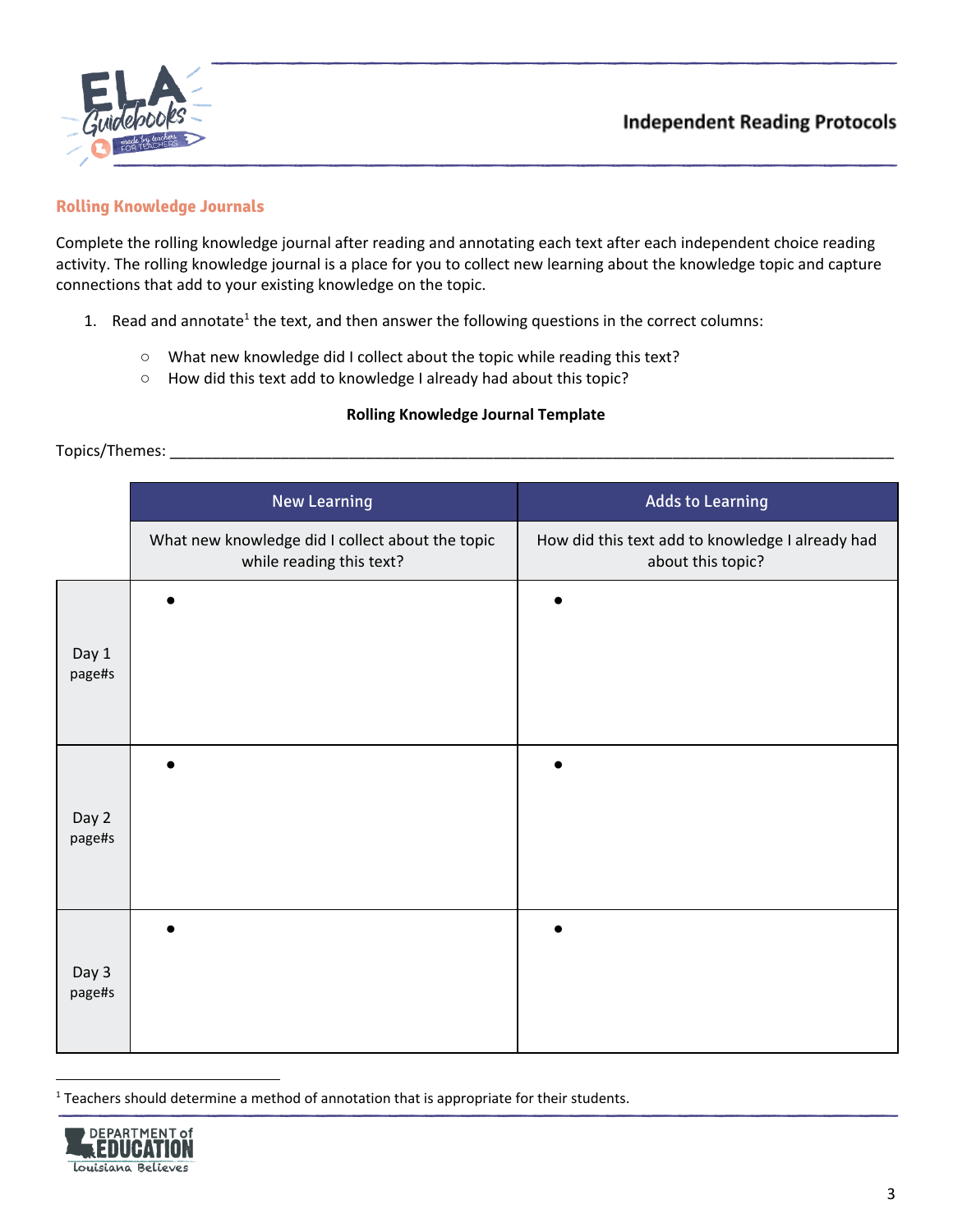



### **Sensational 6 Journals**

Complete the sensational 6 journal after reading and annotating each text after each independent choice reading activity. The sensational 6 journal is a place for you to collect and practice using vocabulary that is important to understanding the text.

- 1. Read and annotate the text, and then determine the six words from the section that you read that are most important to understanding the central idea or theme of the text.
- 2. Next use your 6 words to write about the most important ideas of the text. You should have as many sentences as you do words.
- 3. Complete this chart for each time that you read.
- 4. After reading for three activities, go back and review your words.
- 5. Select six words from ALL the word lists that stand out as the most important to the central idea or theme, or lesson, of the text you read. These words will be known as the "Sensational 6."
- 6. Use the "Sensational 6" words to summarize the knowledge you gained and your understanding of the text.

|                 | <b>Six Words</b> | <b>Six Sentences (new sentences)</b> |
|-----------------|------------------|--------------------------------------|
| Day 1<br>page#s | 1.               | 1.                                   |
|                 | 2.               | 2.                                   |
|                 | 3.               | 3.                                   |
|                 | 4.               | 4.                                   |
|                 | 5.               | 5.                                   |
|                 | 6.               | 6.                                   |
| Day 2<br>page#s | 1.               | 1.                                   |
|                 | 2.               | 2.                                   |
|                 | 3.               | 3.                                   |
|                 | 4.               | 4.                                   |
|                 | 5.               | 5.                                   |
|                 | 6.               | 6.                                   |
| Day 3<br>page#s | 1.               | $1.$                                 |
|                 | 2.               | 2.                                   |

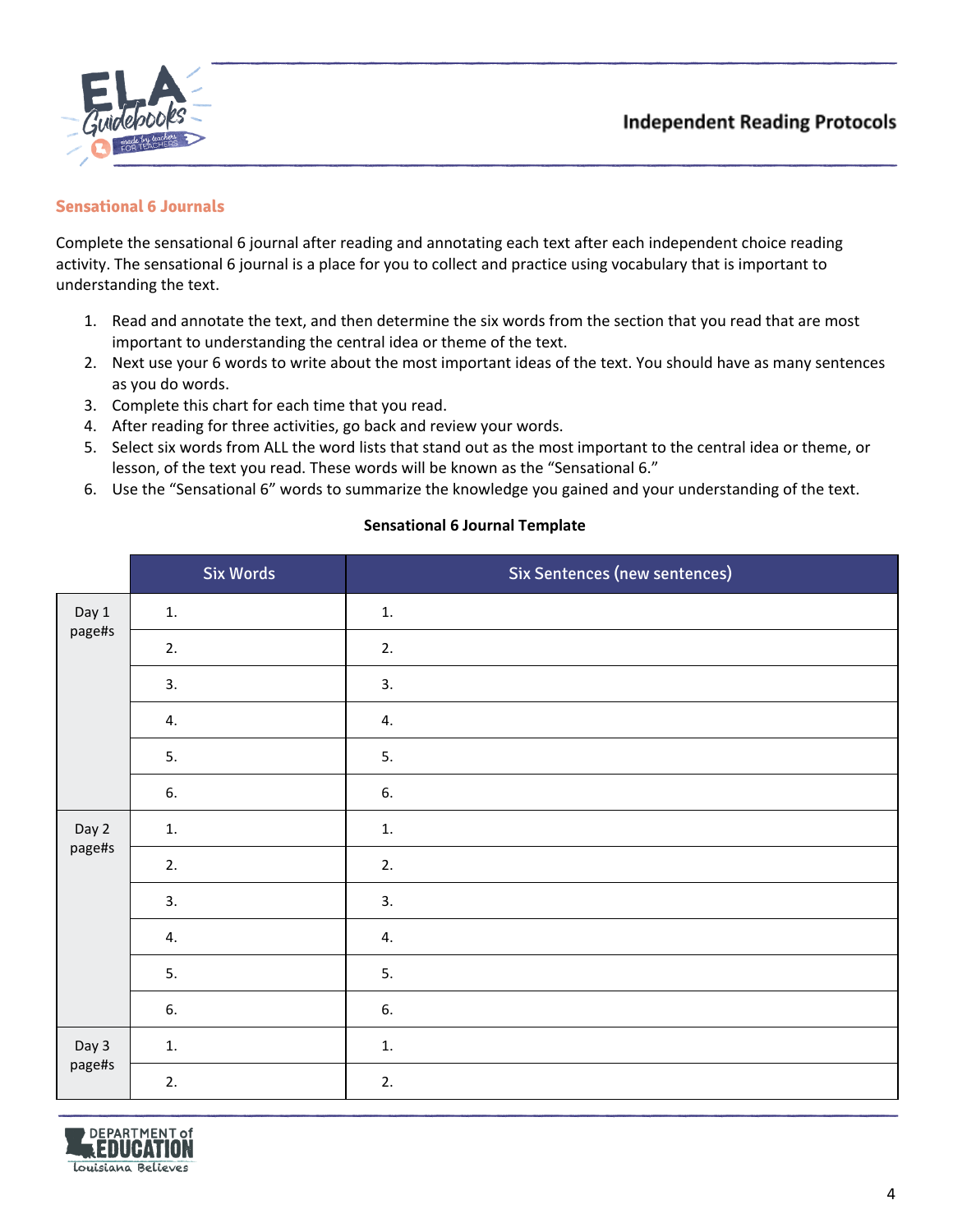

# **Independent Reading Protocols**

|                                                                                                               | 3. | 3. |
|---------------------------------------------------------------------------------------------------------------|----|----|
|                                                                                                               | 4. | 4. |
|                                                                                                               | 5. | 5. |
|                                                                                                               | 6. | 6. |
| <b>Sensational 6</b>                                                                                          |    |    |
| <b>Summary</b><br>Write a summary using the "sensational<br>6." Be sure to underline the vocabulary<br>words. |    |    |